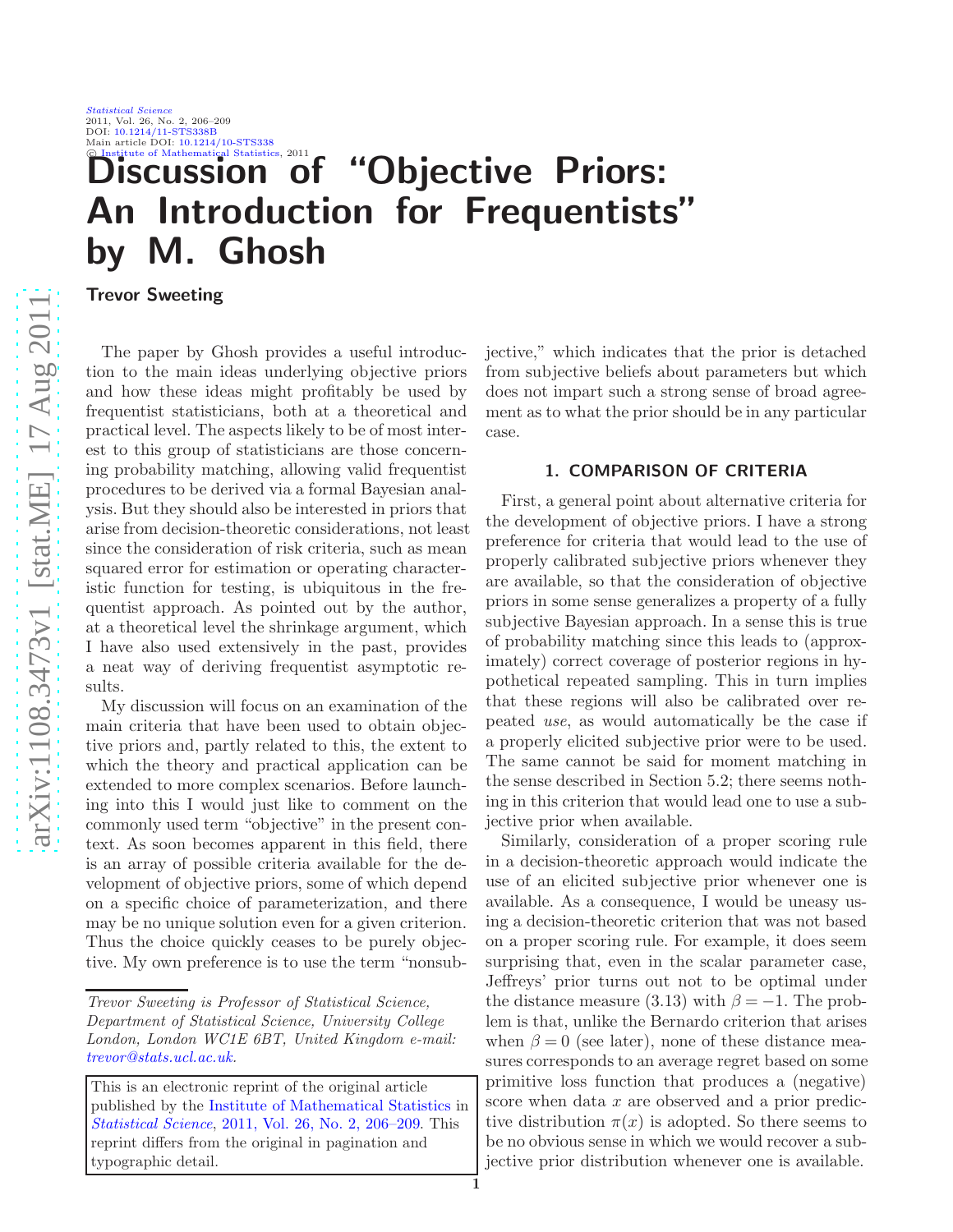Although there is some reference to predictive probability matching in Sections 5 and 6, the paper is largely a review of objective priors obtained via parametric criteria, which usually require a focus on one or more specified parameters of interest. This has certainly been the most popular area of study and, as a technical device for obtaining frequentist procedures, it performs a useful function. However, the focus on parameters is a cause for concern for many Bayesian statisticians. Such approaches normally require a specific choice of parameters of interest, such as in quantile probability matching or the construction of group reference priors. The idea that an analysis should be redone when the spotlight turns to alternative sets of parameters is disturbing. In particular, in complex real-world applications there will potentially be many parametric functions of interest. An alternative to quantile matching is higher-order matching for highest posterior density or other regions, which may not require a specific choice of interest parameters. However, there is an infinite variety of ways in which a region can be chosen. Indeed, in the scalar parameter case, given *any* prior it is possible to choose the region in such a way that higher-order matching is achieved (Severini, [1993;](#page-3-0) Sweeting, [1999](#page-4-0)).

An alternative approach is to study the behavior of predictive distributions. This is appealing as the parameterization then becomes irrelevant. Just as in the parametric case one can consider predictive probability matching (Datta, Ghosh and Mukerjee, [2000](#page-3-1); Severini, Mukerjee and Ghosh, [2002\)](#page-3-2) and predictive risk (Komaki, [1996](#page-3-3); Sweeting, Datta and Ghosh, [2006](#page-4-1)), and Ghosh has contributed to both of these areas. In the former case the criterion  $(4.23)$  is replaced by the following. Let Y be a future observation from the model and let  $y(\pi, \alpha)$ denote the  $(1 - \alpha)$ -quantile of the predictive distribution of Y based on the prior  $\pi$ . If it is also the case that

$$
\mathrm{pr}\{Y > y(\pi, \alpha)|\theta\} = \alpha + O(n^{-r}),
$$

then we have predictive probability matching; typically r will be 2 here. In the latter case we can consider the regret when the prior  $\pi$  is adopted and  $\theta$  is the true parameter value. Adopting the logarithmic scoring rule  $-\log \pi(y|x)$ , which is the unique local proper scoring rule, this has the general form

<span id="page-1-0"></span>(1) 
$$
d_{Y|X}(\theta, \pi) = \mathcal{E}^{\theta} \left[ \log \left\{ \frac{f(Y|X, \theta)}{\pi(Y|X)} \right\} \right].
$$

Priors that attempt to control this risk might be considered to be more 'general purpose' than priors that require the specification of certain parametric functions.

Having used a sensible broad criterion to obtain a prior, one could then go on to investigate its parametric properties. For example, there may be more than one prior that produces the same (low) predictive risk and the choice between these priors might be made on the basis of a particular interest parameterization. In Examples 1 and 2 of the paper the right Haar prior  $\pi(\mu,\sigma) \propto \sigma^{-1}$  is exactly predictive probability matching and also arises as a minimax prior under [\(1\)](#page-1-0) (Liang and Barron, [2004](#page-3-4)). We can then see that, for example, it is exactly probability matching when the interest parameter is  $\mu$  or  $\sigma$  and second-order probability matching when  $\theta = \mu/\sigma$  is the interest parameter, as shown in Example 2 (continued).

It is instructive to compare the above predictive risk criterion with the basic reference prior approach of Bernardo [\(1979](#page-3-5), [2005](#page-3-6)). The reference prior criterion in Section 3.1 is maximization of the Kullback– Leibler divergence between the prior and posterior distributions. As shown by Clarke and Barron [\(1994](#page-3-7)), this is equivalent to finding the minimax solution under the regret

<span id="page-1-1"></span>(2) 
$$
d_X(\theta, \pi) = \mathcal{E}^{\theta} \left[ \log \left\{ \frac{f(X|\theta)}{\pi(X)} \right\} \right].
$$

Note that [\(2\)](#page-1-1) is based on the proper scoring rule  $-\log \pi(x)$ . This may be contrasted with [\(1\)](#page-1-0), which is based on the proper scoring rule  $-\log \pi(y|x)$ , as suggested by Geisser in his discussion of Bernardo [\(1979](#page-3-5)). The former is based on scoring the prior predictive distribution, which is arguably less relevant than the posterior predictive distribution on which the latter is based. We are not so much interested in predicting the data already observed as new data yet to be observed. This distinction is reminiscent of model fitting, where it is the fit to as yet unobserved data that is more relevant than the fit to observed data. Note also that working in terms of the posterior predictive distribution avoids problems of impropriety of the prior, requiring only that  $\pi(x) < \infty$ . Thus, to continue the discussion of Example 1 in the paper, in contrast to the predictive criterion  $(1)$ , Jeffreys' prior emerges as the minimax solution under  $(2)$ , whereas it is inadmissible under  $(1)$ .

In more complex examples [\(1\)](#page-1-0) involves a complicated function that includes components of skewness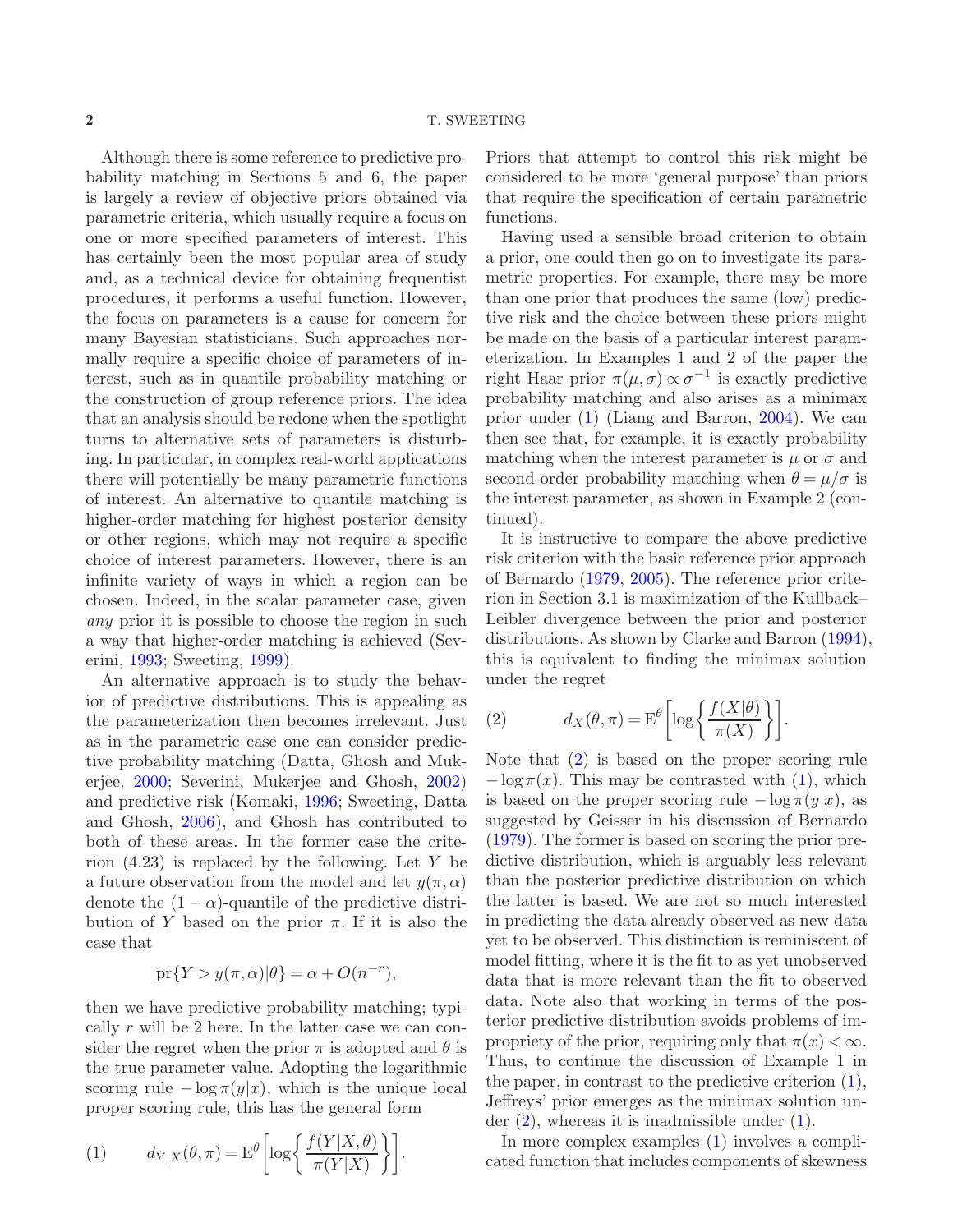and curvature of the model. However, it is argued in Sweeting, Datta and Ghosh [\(2006\)](#page-4-1) that it is more appropriate to consider the regret

<span id="page-2-0"></span>(3) 
$$
d_{Y|X}(\tau,\pi) = \mathcal{E}\left[\log\left\{\frac{\tau(Y|X)}{\pi(Y|X)}\right\}\right],
$$

where the expectation is taken over the joint distribution of X and Y under the prior  $\tau$ . This is because we are not so much interested in comparing the performance of  $\pi$  with that in a lower-dimensional submodel at a fixed parameter value as comparing its performance with that of other nondegenerate prior distributions for the current model. Moreover, when an elicited prior  $\tau$  is available criterion [\(3\)](#page-2-0) will lead us to use this prior. An asymptotic analysis of [\(3\)](#page-2-0) and the adoption of a minimax criterion, for example, produces sensible priors in specific examples. Another appealing aspect is that the asymptotic predictive criterion does not depend on the amount of prediction.

# 2. MORE COMPLEX MODELS

Some of the most important and challenging applications of the day, such as environmental science, biomedicine, neuroscience and genomics, demand large, sophisticated and often high-dimensional models. The results in Section 4 of the paper on firstand second-order matching priors are mathematically attractive, but there is clearly a need to explore the extent to which these results can be profitably used in more complex models. As the author points out in Section 6, objective priors have been successfully developed for a number of more complex problems. However, there remains a need for semi-automated procedures so that suitable "safe" default priors can be developed rapidly for arbitrary model structures. Major difficulties include the difficulty or impossibility of obtaining a closed form expression for Fisher's information and, even if this is possible, of solving the required partial differential equations. Levine and Casella [\(2003\)](#page-3-8) proposed an algorithm for the implementation of probability matching priors for a single interest parameter in the presence of a single nuisance parameter. However, the implementation requires a substantial amount of computing time. An alternative approach is outlined in Sweeting [\(2005](#page-4-2)), where it is shown that suitable data-dependent priors can be developed in some cases. Staicu and Reid [\(2008\)](#page-4-3) proposed an elegant analytic solution based on higher-order approximation of the marginal posterior distribution. It seems

to me, however, that some form of data-driven approach will be the only viable way to extend probability matching ideas to general frameworks.

Apart from computational difficulties, the major theoretical difficulty of all the approaches to objective prior construction that rely on sample size asymptotics is the potential breakdown of the theory in high-dimensional parameter spaces. In some cases it may be possible to identify directions in the parameter space about which the data are relatively uninformative. This can be conveniently explored, for example, via an eigenanalysis of the observed information matrix. Although the model is highdimensional, most of the variation of the likelihood may take place on a lower-dimensional manifold of the parameter space. This means, of course, that the model is close to being non-identifiable, which causes difficulties if the parameters themselves are of direct interest. However, this may be amenable to analysis using a predictive approach. If a parameter only enters weakly in the model, then the predictive distribution should not depend critically on the prior chosen for that parameter and asymptotic theory should apply in such cases.

Although versions of probability matching priors and reference priors in nonregular cases have been investigated by Ghosal [\(1997](#page-3-9), [1999\)](#page-3-10) and Berger, Bernardo and Sun [\(2009](#page-3-11)), it will be a major challenge to develop multidimensional priors in an automatic way when some aspects of the model are regular and others nonregular.

I suspect that the application of objective priors for high-dimensional problems will be of greater interest to Bayesian than to frequentist statisticians. Given the difficulties of deriving such priors in these cases, the frequentist may well abandon this route and explore alternative simulation-based approaches. On the other hand, a suitable high-dimensional prior is essential for the Bayesian statistician to operate at all. Yet the greater the dimension of the model the less likely it is that reliable prior information will be available on all the parameters, let alone on their mutual dependencies. Furthermore, as noted earlier, it is less likely that there will be just one or two parameters of interest, so I believe that the quest will focus more on the identification of safe, general purpose priors that allow the inclusion of subjective information when available, rather than on priors tailored to specific parameters. If this ambition is realized, then the resulting priors should be thought of as no more than "reference" priors, in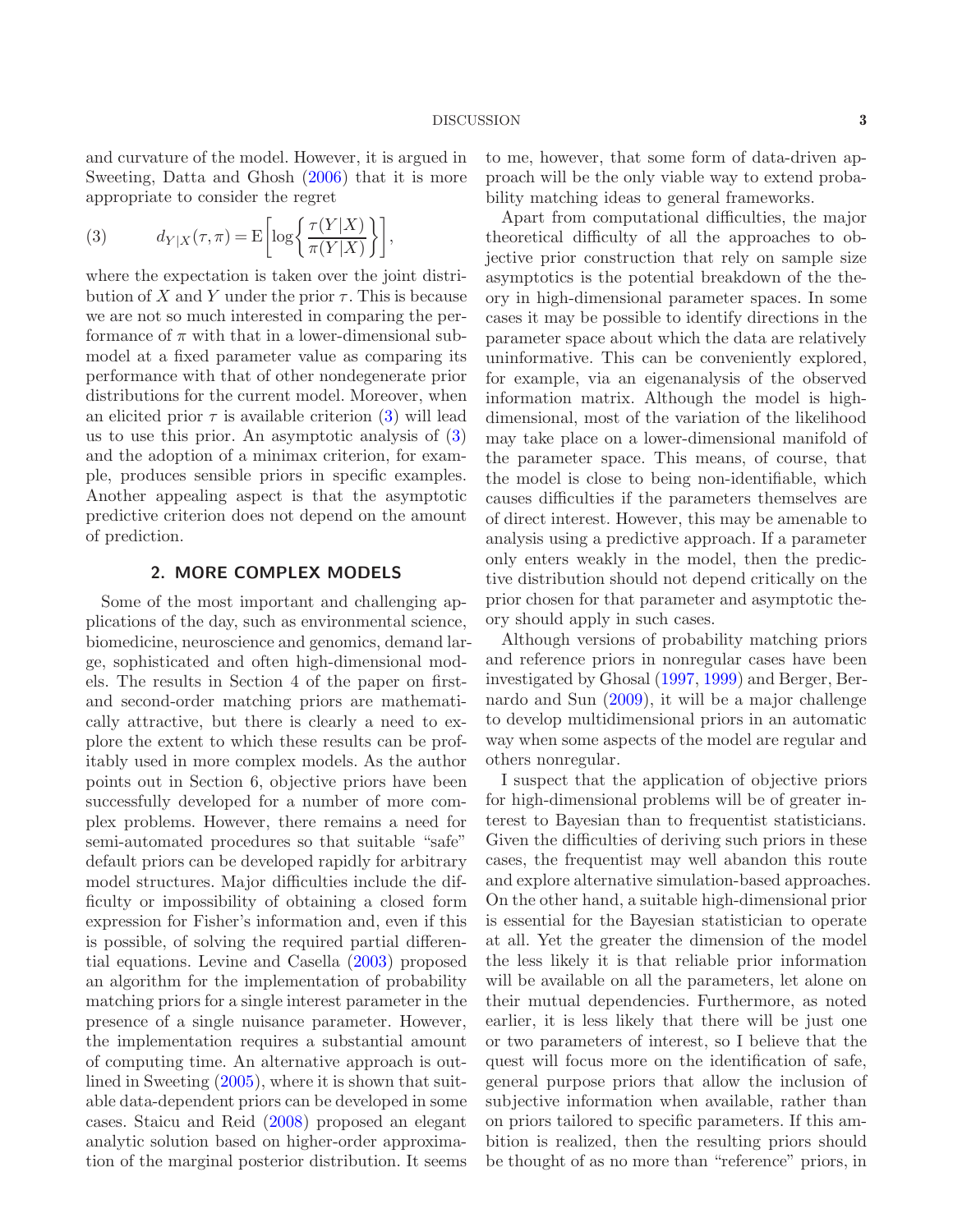the broad sense of the word, and should not replace the need for sensitivity analysis.

## 3. SOME OTHER DIFFICULTIES

Many Bayesian statisticians remain sceptical about the need for objective priors to represent ignorance and a common practice is to utilize proper but diffuse priors instead. However, care has to be taken that the tail behavior of such priors is not too thin, otherwise the prior may have the unexpected effect of dominating the likelihood. Consider a random sample from  $N(\mu, \sigma^2)$ . Suppose that  $\mu$  and  $\sigma^2$ are taken to be a priori independent with normal and inverse Gamma distributions, respectively. How diffuse should these distributions be and how sensitive are the results to these choices? Specifically, suppose that  $X_i \sim N(\mu, \phi^{-1})$ , where  $\phi$  is the precision parameter, and  $\mu$ ,  $\phi$  are a priori independent with  $\mu \sim N(0, c^{-1}), \phi \sim \text{Gamma}(a, b)$ . Suppose we observe data 529.0, 530.0, 532.0, 533.1, 533.4, 533.6, 533.7, 534.1, 534.8, 535.3. Take  $a = b = c = \varepsilon$ . What is the effect of the choice of  $\varepsilon$ ? The value  $c = 0.001$  is not small enough: the "noninformative prior" dominates the likelihood and the mean of the marginal posterior of  $\mu$  is close to zero. Effectively, this happens because the normal tail of the prior for  $\mu$  is thinner than the Student t-tail of the integrated likelihood of  $\mu$ . The value  $c = 0.0002$  is also not sufficiently small, although if a Gibbs sampler starting near the sample values is run, then it will not detect the problem at all until after a large number of iterations and it will appear from trace plots as if the sampler has converged. A value of  $c$  less than  $0.0001$ is needed for the likelihood to dominate the prior. If we run into such problems in simple models like this, then there has to be a great deal of concern for higher-dimensional models. So objective priors do matter; it is virtually impossible to reliably elicit a high-dimensional prior distribution and there are pitfalls associated with using vague but proper priors.

Yet another difficulty arises when the likelihood does not tend to zero at the boundary of the parameter space. In that case an improper prior may lead to an improper posterior, forcing the use of a proper prior. The objective selection of such a prior is likely to be problematic. An example is the dispersion parameter in a Dirichlet process mixture model. Some authors simply set the hyperparameters in a Gamma prior to be very small, but clearly this requires great care as we know that in the limit we will obtain an improper posterior.

## 4. CONCLUDING REMARKS

I do think that frequentist interest in Bayesian statistics should be rather more than simply its potential use as a device to obtain valid frequentist procedures. When there is some concern about the priors adopted, Bayesians will often "look over their shoulder" at frequentist properties, if only to check that the prior is not producing some anomalous behavior (cf. Example 3 in the paper). Likewise, frequentist statisticians should find it useful to do the same, possibly to provide an indication that they are not falling seriously foul of the conditionality principle, or possibly to see to what extent their confidence statements have direct probability interpretations. Finally, I would like to thank the author for his interesting review of this area and for stimulating me to think a little more about the basis for the construction of objective priors and the challenges that confront this field of research.

#### REFERENCES

- <span id="page-3-11"></span>Berger, J. O., Bernardo, J. M. and Sun, D. (2009). The formal definition of reference priors. *Ann. Statist.* 37 905– 938. [MR2502655](http://www.ams.org/mathscinet-getitem?mr=2502655)
- <span id="page-3-5"></span>Bernardo, J.-M. (1979). Reference posterior distributions for Bayesian inference (with discussion). *J. Roy. Statist. Soc. Ser. B* 41 113–147. [MR0547240](http://www.ams.org/mathscinet-getitem?mr=0547240)
- <span id="page-3-6"></span>Bernardo, J. M. (2005). Reference analysis. In *Bayesian Thinking: Modeling and Computation*. *Handbook of Statist.* 25 (D. K. DEY and C. R. RAO, EDS.) 17–90. North-Holland, Amsterdam. [MR2490522](http://www.ams.org/mathscinet-getitem?mr=2490522)
- <span id="page-3-7"></span>Clarke, B. S. and Barron, A. R. (1994). Jeffreys' prior is asymptotically least favorable under entropy risk. *J. Statist. Plann. Inference* 41 37–60. [MR1292146](http://www.ams.org/mathscinet-getitem?mr=1292146)
- <span id="page-3-1"></span>DATTA, G. S., GHOSH, M. and MUKERJEE, R. (2000). Some new results on probability matching priors. *Calcutta Statist. Assoc. Bull.* 50 179–192. [MR1843620](http://www.ams.org/mathscinet-getitem?mr=1843620)
- <span id="page-3-9"></span>Ghosal, S. (1997). Reference priors in multiparameter nonregular cases. *Test* 6 159–186. [MR1466439](http://www.ams.org/mathscinet-getitem?mr=1466439)
- <span id="page-3-10"></span>Ghosal, S. (1999). Probability matching priors for nonregular cases. *Biometrika* 86 956–964. [MR1741992](http://www.ams.org/mathscinet-getitem?mr=1741992)
- <span id="page-3-3"></span>Komaki, F. (1996). On asymptotic properties of predictive distributions. *Biometrika* 83 299–313. [MR1439785](http://www.ams.org/mathscinet-getitem?mr=1439785)
- <span id="page-3-8"></span>Levine, R. A. and Casella, G. (2003). Implementing matching priors for frequentist inference. *Biometrika* 90 127–137. [MR1966555](http://www.ams.org/mathscinet-getitem?mr=1966555)
- <span id="page-3-4"></span>Liang, F. and Barron, A. (2004). Exact minimax strategies for predictive density estimation, data compression, and model selection. *IEEE Trans. Inform. Theory* 50 2708– 2726. [MR2096988](http://www.ams.org/mathscinet-getitem?mr=2096988)
- <span id="page-3-0"></span>SEVERINI, T. A. (1993). Bayesian interval estimates which are also confidence intervals. *J. Roy. Statist. Soc. Ser. B* 55 533–540. [MR1224415](http://www.ams.org/mathscinet-getitem?mr=1224415)
- <span id="page-3-2"></span>SEVERINI, T. A., MUKERJEE, R. and GHOSH, M. (2002). On an exact probability matching property of right-invariant priors. *Biometrika* 89 952–957. [MR1946524](http://www.ams.org/mathscinet-getitem?mr=1946524)